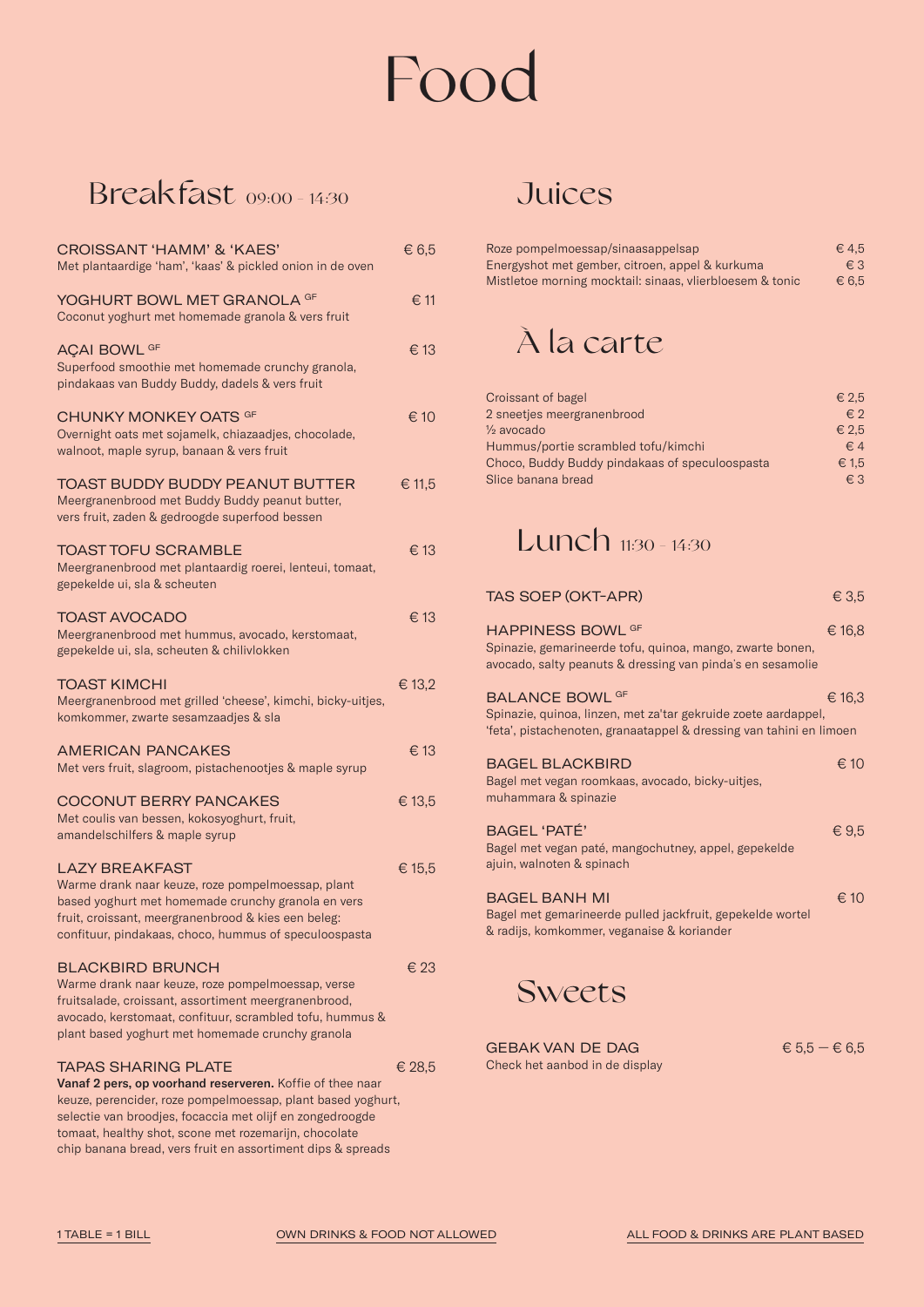# Drinks

### **Coffee**

| Espresso                        | € 2,9          |
|---------------------------------|----------------|
| Espresso macchiato              | $\epsilon$ 3   |
| Long black                      | $\epsilon$ 3.2 |
| Cappuccino                      | $\epsilon$ 3.8 |
| Flat white                      | $\in$ 4        |
| Latte                           | $\in$ 4        |
| Buddy Buddy peanut butter latte | $\epsilon$ 5   |
| Iced coffee                     | $\in$ 4        |
| Iced latte                      | $\in$ 4        |
|                                 |                |
|                                 |                |

#### EXTRA'S

| Double shot                              | $+ \in 0.5$ |
|------------------------------------------|-------------|
| Siroop: caramel of geroosterde hazelnoot | $+ \in 0.5$ |

### Soft

| Homemade iced tea                       |      | € 3,5          |
|-----------------------------------------|------|----------------|
| Marie Stella Maris plat / bruis         | 25c1 | $\epsilon$ 3   |
| Marie Stella Maris plat / bruis         | 75c1 | $\epsilon$ 6.5 |
| Afri Cola / Afri Cola suikervrij        | 33cl | € 3,8          |
| <b>Fritz Spritz Sparkling Rhubarb</b>   |      | € 3,5          |
| Biozisch bloedsinaasappel               |      | € 4,5          |
| Thomas Henry tonic / ginger ale of beer |      | $\in$ 4.2      |
| Cucumis komkommer & basilicum           |      | € 4,9          |
| FERM cassis & blueberry kombucha        |      | € 4,5          |
| FERM mandarijn & steranijs kombucha     |      | € 4,5          |
| ZESTER vlier-citroen kefir              |      | € 4,5          |
| Wostok dadel & granaatappel             |      | € 4,5          |
| Roze pompelmoessap/sinaasappelsap       |      | € 4,5          |
| Appelsap                                |      | $\epsilon$ 3   |
| Glas kraantjeswater                     |      | € 0.7          |

### Thee

| Verse muntthee / gemberthee           | € 3,5     |
|---------------------------------------|-----------|
| English breakfast tea                 | $\in$ 4   |
| <b>Earl Grey</b>                      | $\in$ 4   |
| Ceylon zwarte thee, bergamot          |           |
| <b>China Yunnan Green</b>             | $\in$ 4.5 |
| Krachtig, groen                       |           |
| <b>Zorgeloos</b>                      | $\in$ 4   |
| Kamille, linde, appel, venkel, sinaas |           |
| Fruitbang                             | $\in$ 4   |
| Appel, citroengras, sinaas, aardbei   |           |
| <b>Balthazar</b>                      | € 4.5     |
| Groen, gember, kardemom, ananas       |           |
| <b>Pinnoccio</b>                      | $\in$ 4   |
| Citroen, citroengras, appel           |           |

### 'Milk'

| Warme chocolade               | $\in$ 4        |
|-------------------------------|----------------|
| Kurkuma/matcha/beetroot latte | $\epsilon$ 5   |
| Iced matcha latte             | $\epsilon$ 5   |
| Chai latte                    | $\epsilon$ 4   |
| Dirty chai latte              | $\epsilon$ 4.5 |

## Aperitif

| Ramborn 'Perry' cider                   | $\epsilon$ 5   |
|-----------------------------------------|----------------|
| Glass Prosecco of Mimosa                | $\epsilon$ 7   |
| <b>Aperol Spritz</b>                    | $\epsilon$ 8   |
| Henri Bardouin pastis                   | $\epsilon$ 7   |
| Crodino: alcoholvrij aperitief          | $\epsilon$ 6   |
| Soho Sling: mocktail van appel & gember | $\epsilon$ 6.5 |
| Mistletoe: mocktail van sinaas & tonic  | $\epsilon$ 6.5 |
| Bulldog Gin + Thomas Henry tonic        | € 10,5         |
| Monkey 47 Gin + Thomas Henry tonic      | € 14.5         |

### Beer

| Super 8 Export: 4,8%, pils, glutenvrij | $\epsilon$ 3 |
|----------------------------------------|--------------|
| Brugse Zot Blond: 6%, blond            | $\in$ 3.5    |
| Sportzot: alcoholvrij speciaalbier     | $\in$ 4      |
| Duvel: 8,5%, blond, krachtig           | $\epsilon$ 5 |
| Liefmans Kriek Brut: 6%, fruitig       | € 4.5        |
| Straffe Hendrik Quadrupel: 11%, donker | $\epsilon$ 5 |

### Wine & bubbles

#### Jose Galo Rueda Verdejo

| Wit, fris, sappig, minerale aroma's       |              |
|-------------------------------------------|--------------|
| · Glas                                    | $\epsilon$ 5 |
| $\cdot$ Fles                              | $\in$ 23     |
| <b>Bodegas Piqueras El Picoteo Rosado</b> |              |
| Rosé, bio, evenwichtig, rijp fruit        |              |
| · Glas                                    | € 4.5        |
| $\cdot$ Fles                              | $\in$ 22     |
| <b>Hardcore Herbivore</b>                 |              |
| Rood, bio, fris, elegant, licht           |              |
| · Glas                                    | $\epsilon$ 6 |
| $\cdot$ Fles                              | € 28         |
| Prosecco La Jara                          |              |
| Droog, bio, fruitig & fris                |              |
| · Glas                                    | $\epsilon$ 7 |
| $\cdot$ Fles 37.5 cl                      | € 18         |
| · Fles 75cl                               | € 35         |

We willen u er op wijzen dat bereidingen kunnen wijzigen en dat in een professionele keuken contaminatie steeds mogelijk is. Vermeld daarom ook zeker uw allergie aan de zaakvoerder.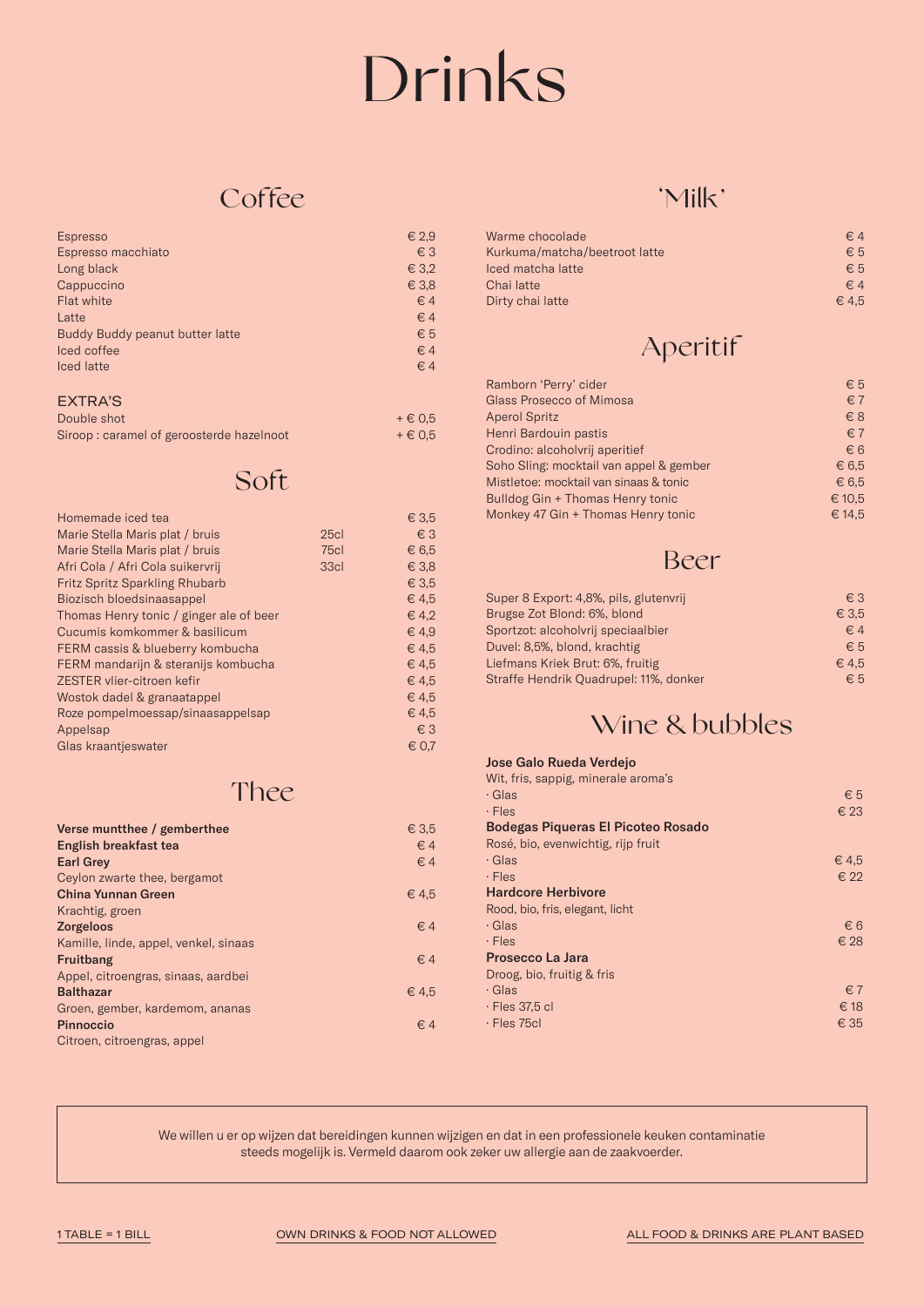# Food

## Breakfast 09:00 - 14:30

| <b>CROISSANT 'HAMM' &amp; 'CHEEZE'</b><br>With 'ham', 'cheese' & pickled onion in the oven                                                                                                                                                                                                                                                      | € 6,5    |
|-------------------------------------------------------------------------------------------------------------------------------------------------------------------------------------------------------------------------------------------------------------------------------------------------------------------------------------------------|----------|
| YOGHURT BOWL WITH GRANOLA GF<br>Coconut yoghurt with homemade granola & fresh fruit                                                                                                                                                                                                                                                             | € 11     |
| <b>AÇAI BOWL GF</b><br>Superfood smoothie with homemade crunchy<br>granola, Buddy Buddy peanut butter, dates & fruit                                                                                                                                                                                                                            | € 13     |
| CHUNKY MONKEY OATS <sup>GF</sup><br>Overnight oats with soymilk, chia seeds, chocolate,<br>walnuts, maple syrup, banana & fresh fruit                                                                                                                                                                                                           | € 10     |
| <b>TOAST BUDDY BUDDY PEANUT BUTTER</b><br>Multigrain bread with Buddy Buddy peanut butter,<br>fresh fruit, seeds & dried superfood berries                                                                                                                                                                                                      | € 11,5   |
| <b>TOAST TOFU SCRAMBLE</b><br>Multigrain bread with plant based scrambled eggs, spring onion,<br>tomato, pickled onion, shoots & salad                                                                                                                                                                                                          | € 13     |
| <b>TOAST AVOCADO</b><br>Multigrain bread with hummus, avocado, cherry tomato,<br>pickled onion, salad, shoots and chili flakes                                                                                                                                                                                                                  | € 13     |
| <b>TOAST KIMCHI</b><br>Multigrain bread with grilled 'cheese', kimchi, crispy onion,<br>cucumber, black sesame seed & salad                                                                                                                                                                                                                     | € 13,2   |
| <b>AMERICAN PANCAKES</b><br>With fresh fruit, whipped cream, pistachio nuts & maple syrup                                                                                                                                                                                                                                                       | € 13     |
| <b>COCONUT BERRY PANCAKES</b><br>With blueberry coulis, coconut yoghurt, fruit,<br>almond flakes & maple syrup                                                                                                                                                                                                                                  | € 13,5   |
| <b>LAZY BREAKFAST</b><br>Hot drink of your choosing, pink grapefruit juice, plant<br>based yoghurt with homemade crunchy granola and fresh<br>fruit, croissant, multigrain bread & choose your topping:<br>marmelade, peanut butter, chocolate paste, hummus or<br>biscoff paste                                                                | € 15,5   |
| <b>BLACKBIRD BRUNCH</b><br>Hot drink of your choosing, pink grapefruit juice, fresh fruit<br>salad, croissant, variety of multigrain bread, avocado,<br>cherry tomato, jam, hummus, scrambled tofu & plant based<br>yoghurt with homemade crunchy granola                                                                                       | $\in$ 23 |
| <b>TAPAS SHARING PLATE</b><br>From 2p. onwards, reserve in advance Hot drink of your<br>choosing, pear cider, pink grapefruit juice, plant based<br>yoghurt, selection of mini bread rolls, focaccia with olives and<br>sundried tomato, rosemary scone, healthy shot, chocolate chip<br>bananabread, fresh fruit and variety of dips & spreads | € 28.5   |

## **Juices**

| Pink grapefruit juice/orange juice               | € 4.5          |
|--------------------------------------------------|----------------|
| Energy shot with ginger, lemon, apple & turmeric | $\epsilon$ 3   |
| Mistletoe mocktail: orange, elderflower & tonic  | $\epsilon$ 6.5 |

## A la carte

| Croissant or bagel                            | € 2.5          |
|-----------------------------------------------|----------------|
| 2 slices of multigrain bread                  | $\epsilon$ 2   |
| 1/ <sub>2</sub> avocado                       | € 2.5          |
| Hummus/portion of scrambled tofu/kimchi       | $\epsilon$ 4   |
| Chocolate paste, Buddy Buddy peanut butter or | € 1.5          |
| biscoff paste                                 |                |
| Slice of banana bread                         | $\epsilon$ 2.5 |

## Lunch 11:30 - 14:30

| <b>CUP OF SOUP (OCT-APR)</b>                                                                                                                | € 3,5         |
|---------------------------------------------------------------------------------------------------------------------------------------------|---------------|
| <b>HAPPINESS BOWL GF</b><br>Spinach, marinated tofu, quinoa, mango, black beans,<br>tomato, avocado, salty peanuts & peanut sesame dressing | € 16,8        |
| <b>BALANCE BOWL GF</b><br>Spinach, quinoa, lentils, za'tar sweet potatoe, 'feta',<br>pistachio nuts, pomegranate & tahini lime dressing     | € 16,3        |
| <b>BAGEL BLACKBIRD</b><br>Bagel with vegan cream cheese, avocado, crispy onion,<br>muhammara & spinach                                      | $\epsilon$ 10 |
| BAGEL 'PATÉ'<br>Bagel with vegan paté, mangochutney, apple, pickled onion,<br>walnuts & spinach                                             | €9.5          |
| BAGEL BANH MI<br>Bagel with marinated pulled jackfruit, pickled carrots<br>& radish, cucumber, vegan mayo & cilantro                        | $\epsilon$ 10 |

Sweets

VARIETY OF PASTRIES  $6.5 - 6.5$ Check out our display